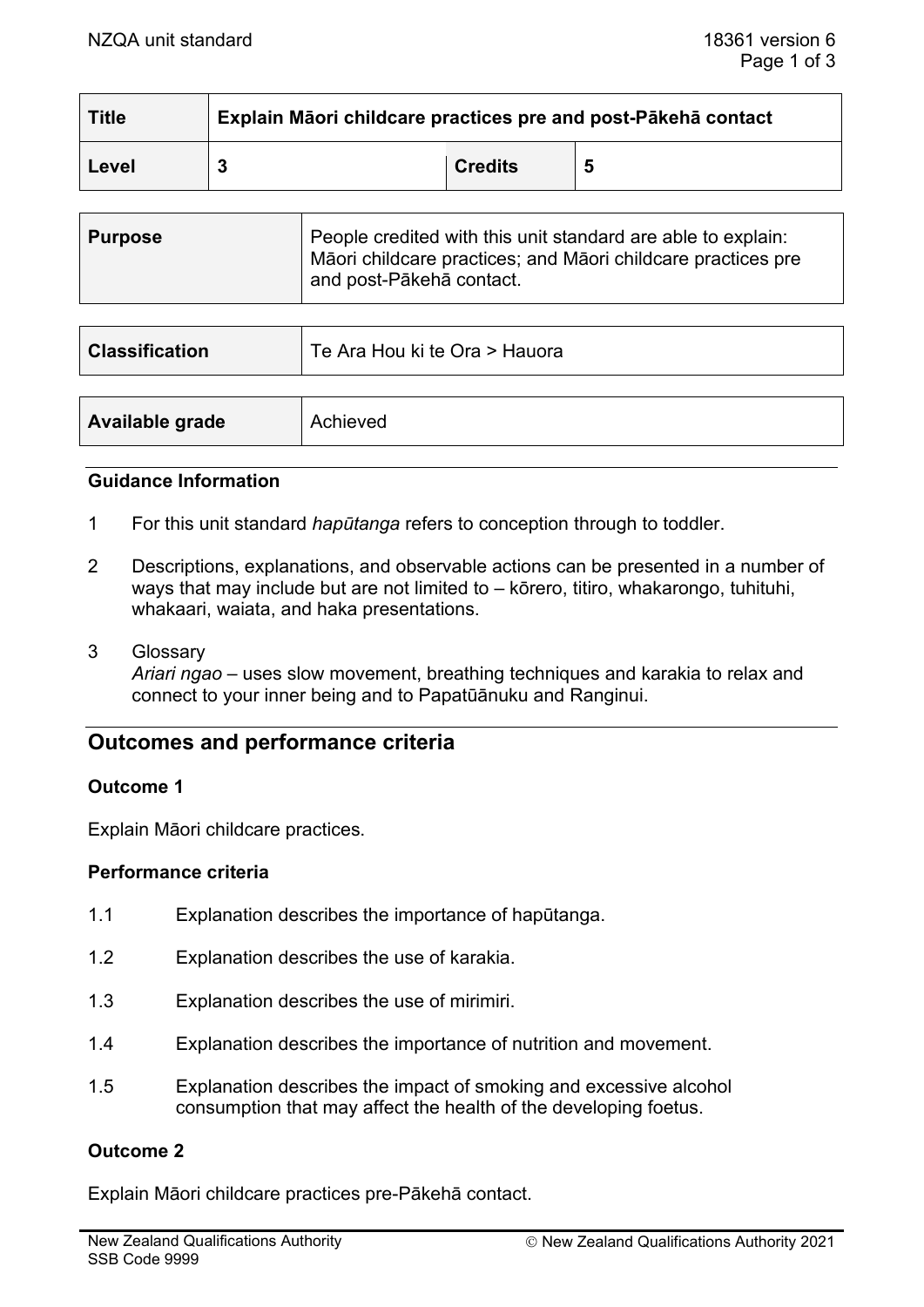## **Performance criteria**

- 2.1 Explanation describes the tikanga and kawa associated with the burial of the whenua.
- 2.2 Explanation describes the tikanga and kawa associated with the disposal of the pito.
- 2.3 Explanation describes the practice of breastfeeding.
- 2.4 Explanation describes three traditional methods of pain relief and relaxation.

Range may include but is not limited to – rongoā Māori, mirimiri, ariari ngao, karakia, waiata, hono; evidence of three is required.

### **Outcome 3**

Explain Māori childcare practices post-Pākehā contact.

#### **Performance criteria**

3.1 Explanation describes the options given to parents for the removal of whenua from hospitals. Range removal vessel may include but is not limited to  $-$  uku whenua. 3.2 Explanation describes the common practice associated with the disposal of the pito. 3.3 Explanation describes the practice of breastfeeding. 3.4 Explanation describes methods of pain relief.

Range may include but is not limited to – pethidine, gas, epidural, pills, reflexology, massage, acupuncture, reiki; evidence of two methods is required.

| <b>Planned review date</b> | 31 December 2022 |
|----------------------------|------------------|
|----------------------------|------------------|